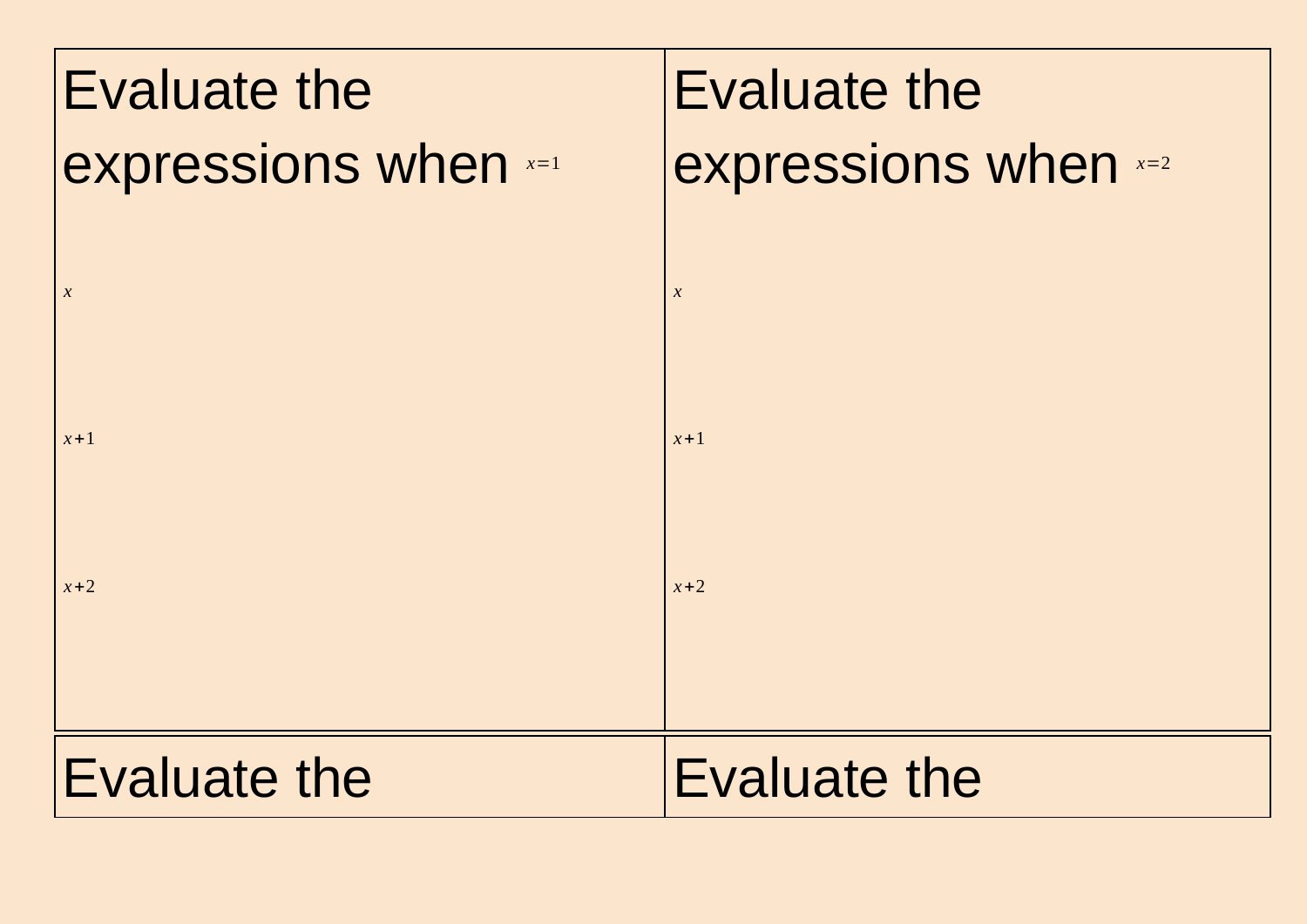| expressions when y=1        | expressions when $z=2$      |
|-----------------------------|-----------------------------|
| $\mathbf{y}$                | $\boldsymbol{Z}$            |
|                             |                             |
| $y+1$                       | $z+1$                       |
| $y+2$                       | $z+2$                       |
|                             |                             |
| <b>Evaluate the</b>         | Evaluate the                |
| <b>expressions when x=1</b> | <b>expressions when</b> x=2 |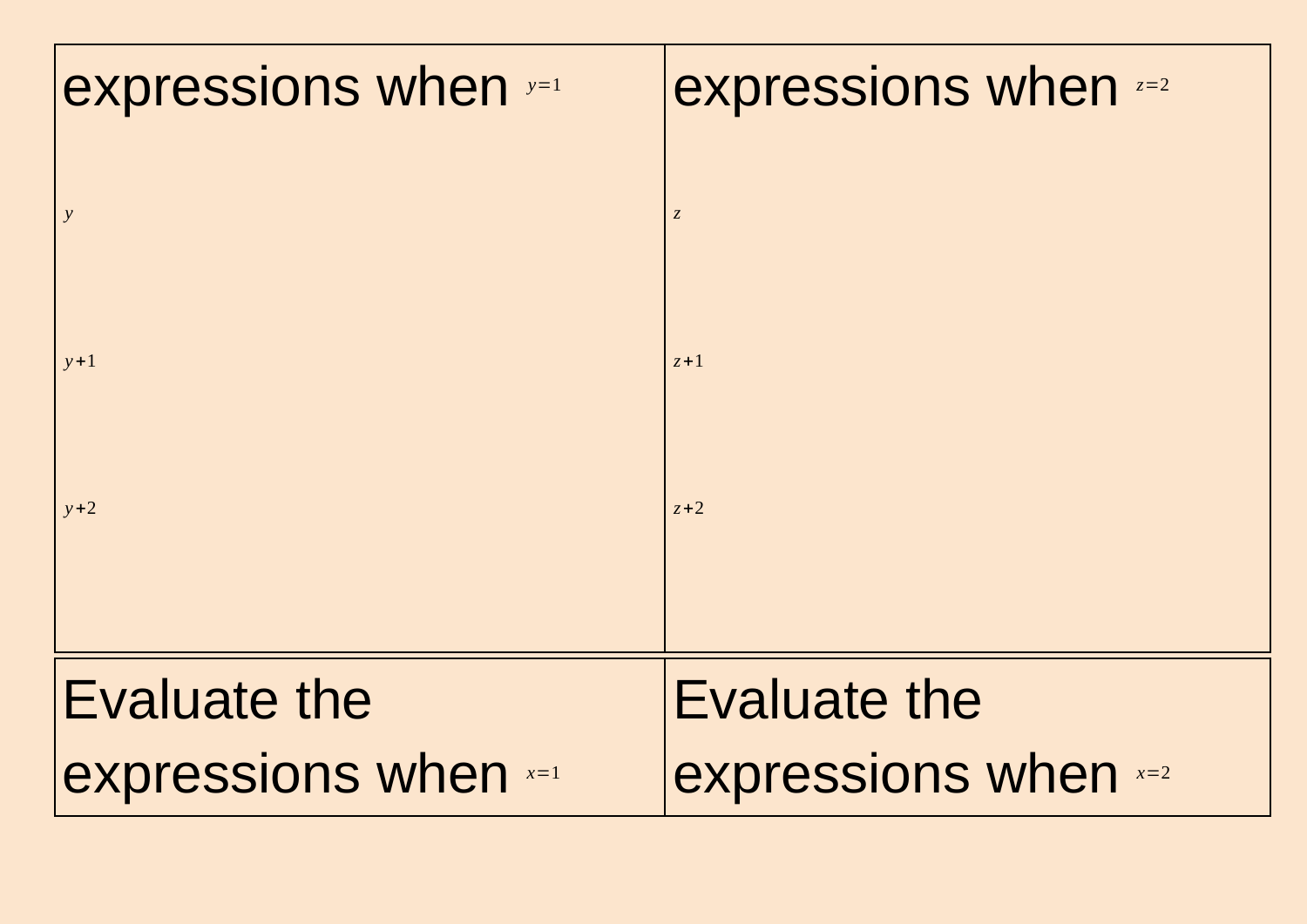| 2x                   | 2x                   |
|----------------------|----------------------|
| $2x+1$               | $2x+1$               |
| $2x+2$               | $2x+2$               |
|                      |                      |
| <b>Evaluate the</b>  | <b>Evaluate the</b>  |
| expressions when x=1 | expressions when x=2 |
| and $y=2$            | and $y=2$            |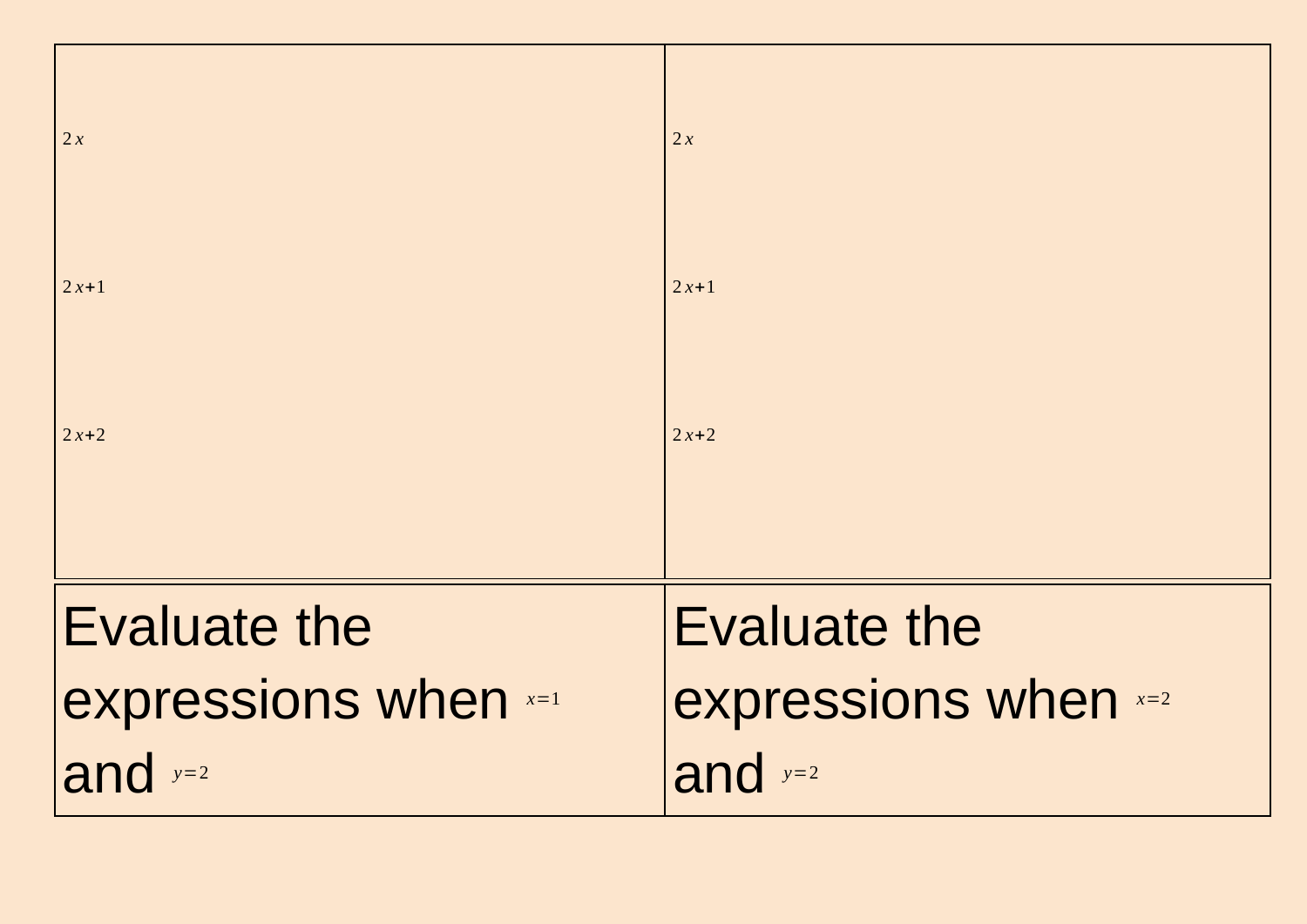| $x + y$              | $x + y$              |
|----------------------|----------------------|
| $x+y+1$              | $x+y+1$              |
| $x + y + 2$          | $x + y + 2$          |
|                      |                      |
| Evaluate the         | <b>Evaluate the</b>  |
| expressions when x=1 | expressions when x=2 |
| and $y=2$            | and $y=2$            |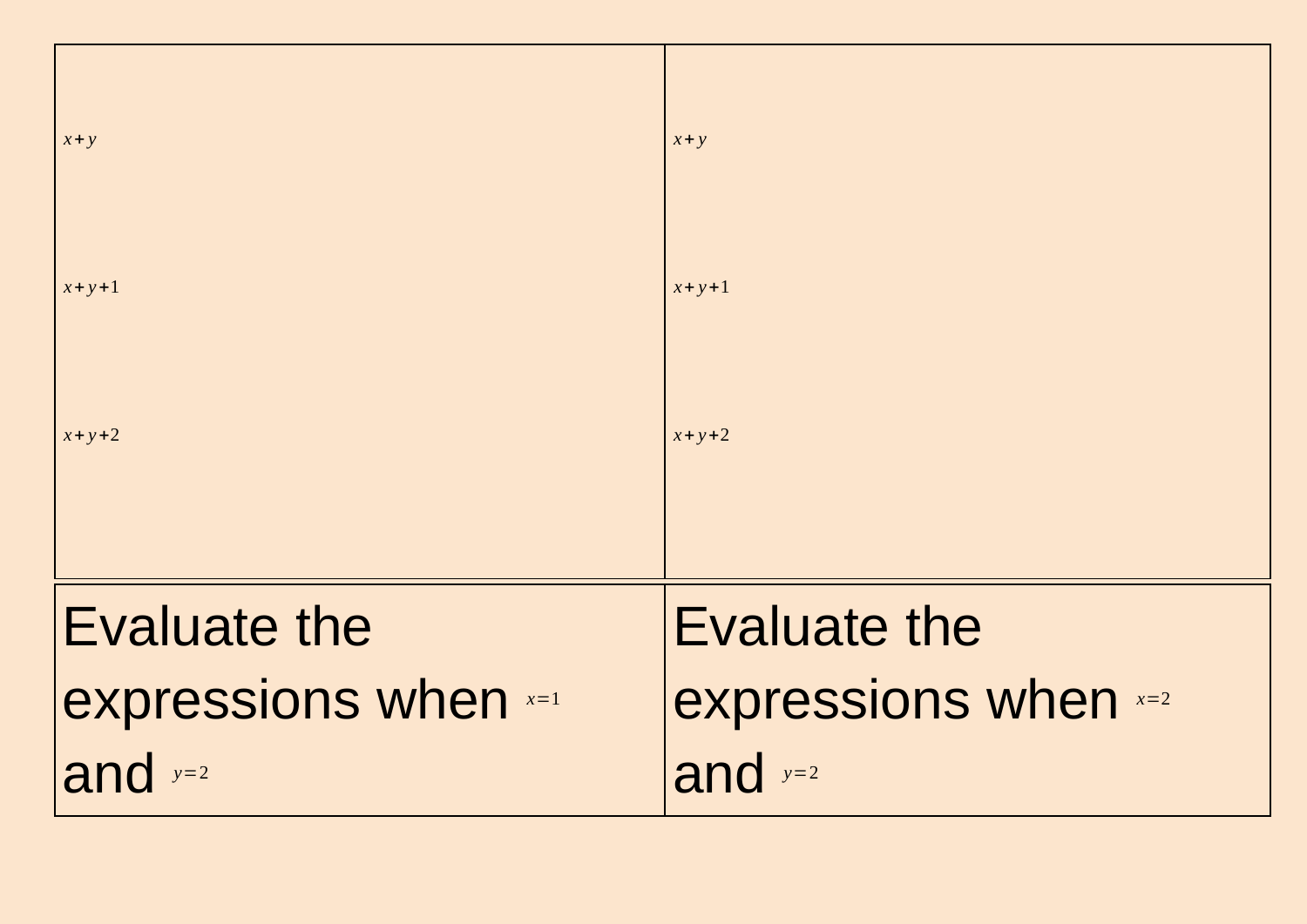| $xy + y$ | $xy + y$ |
|----------|----------|
| $xy+y+1$ | $xy+y+1$ |
| $x+xy+2$ | $x+xy+2$ |
|          |          |

| $\overline{a}$ | L | $a+b$ | ab | $ a+b+ab $ |
|----------------|---|-------|----|------------|
|                |   |       |    |            |
|                | ┍ |       |    |            |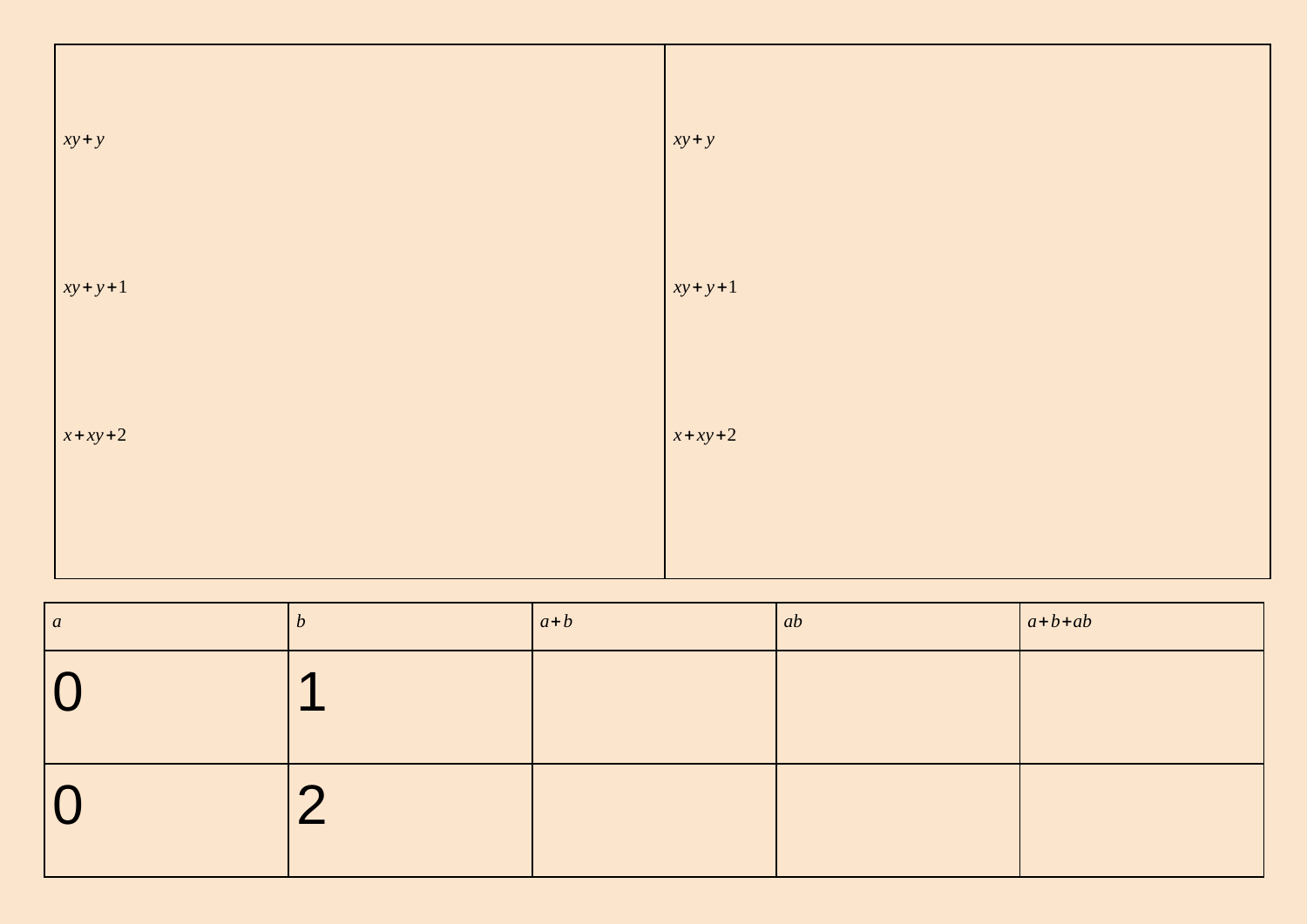| $\blacktriangleleft$ |                      |                |                |                |
|----------------------|----------------------|----------------|----------------|----------------|
|                      | $\blacktriangleleft$ | 1              |                | $\blacksquare$ |
|                      | $\sqrt{ }$           | $\overline{2}$ | $\blacksquare$ |                |
|                      | ┍                    | 3              |                |                |

| $\boldsymbol{a}$ | b | U          | $ a+b+c $ | abc | $a+b+c+abc$ |
|------------------|---|------------|-----------|-----|-------------|
|                  |   |            |           |     |             |
|                  |   | $\sqrt{ }$ |           |     |             |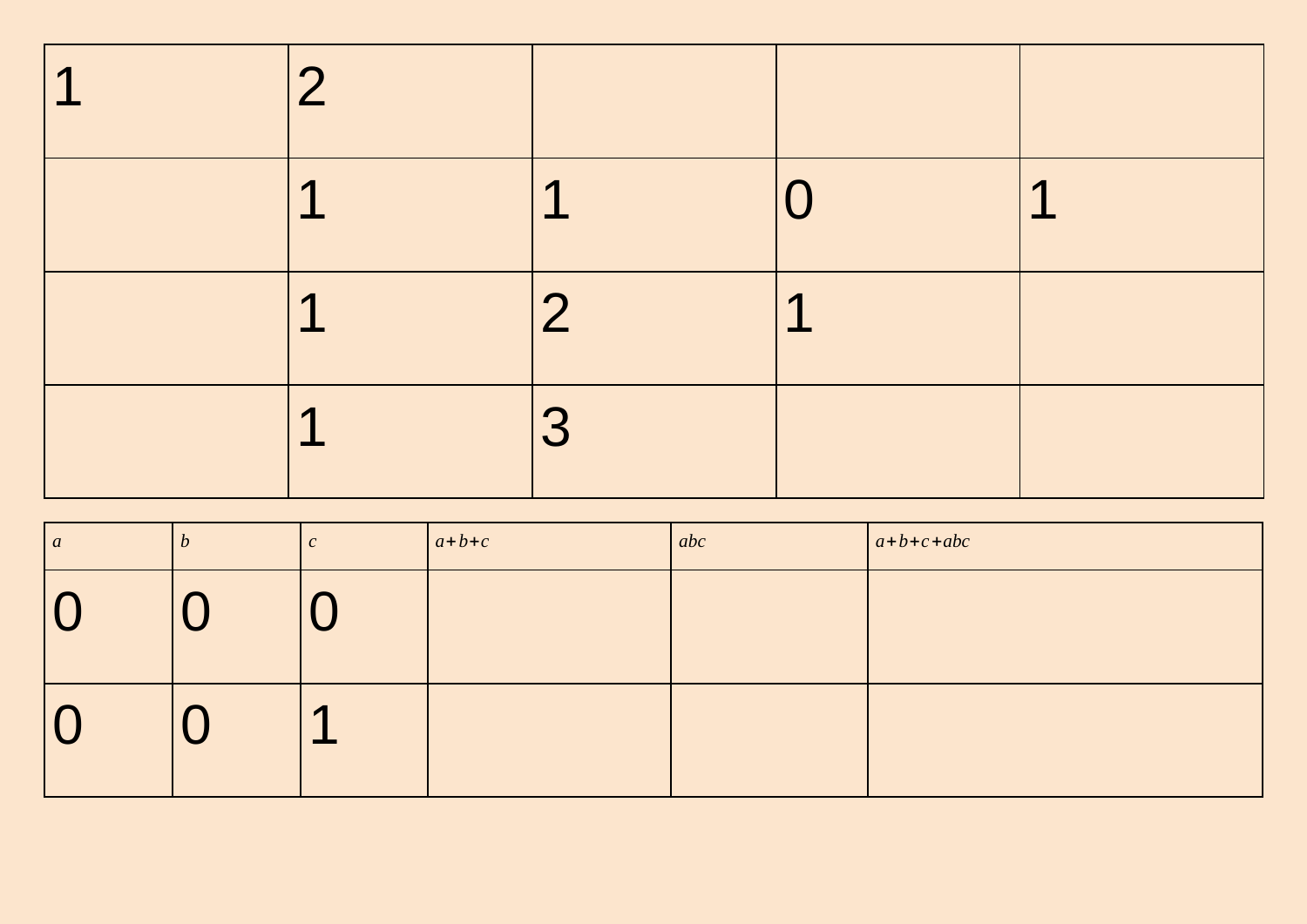| 2 | $\vert 2 \vert 2$ |                 |             |  |
|---|-------------------|-----------------|-------------|--|
|   | $\mathbf 1$       | $ 0 \rangle$    | $\mathbf 1$ |  |
|   | $1\overline{1}$   | 1 <br>$\vert$ 2 |             |  |
|   | $\overline{1}$    | $ 2 \rangle$    | 3           |  |

| $\boldsymbol{a}$ | $\bm{b}$ | $\sqrt{ }$<br>U            | $a+b+c$ | abc | $a+b+c+abc$ |
|------------------|----------|----------------------------|---------|-----|-------------|
|                  |          | $\sqrt{2}$                 | . .     |     |             |
|                  |          | $\Gamma$<br>$\blacksquare$ |         |     |             |